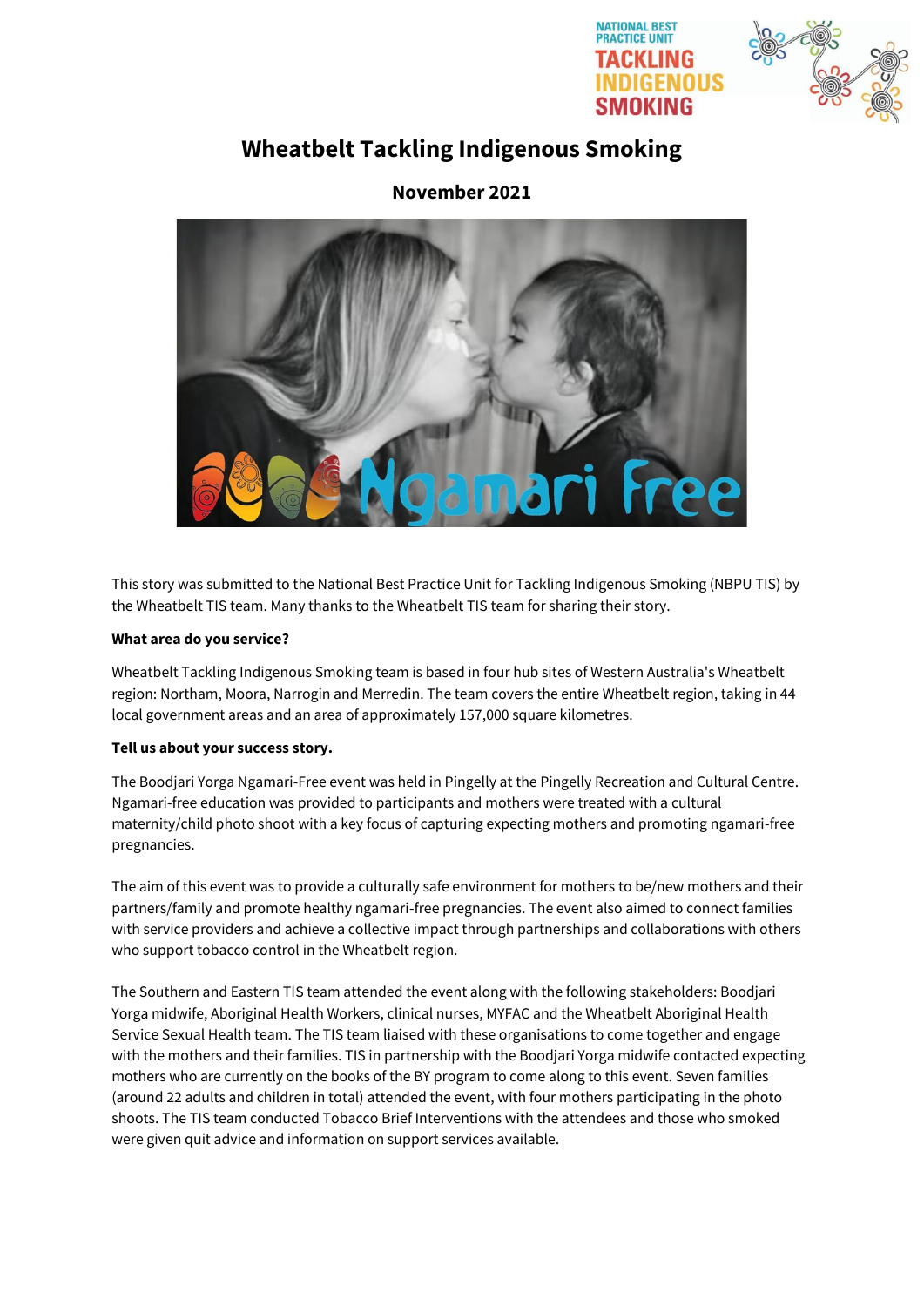





#### **Who was the activity designed to reach?**

Mothers to be and/or those who have young children or are planning to become a mother. We used TIS Boodjari Yorga campaign resources specific to the target group as well as partnerships with other service providers. This event engaged with three of the 20 expecting mothers in the area and four other new mums or expecting to be mothers.